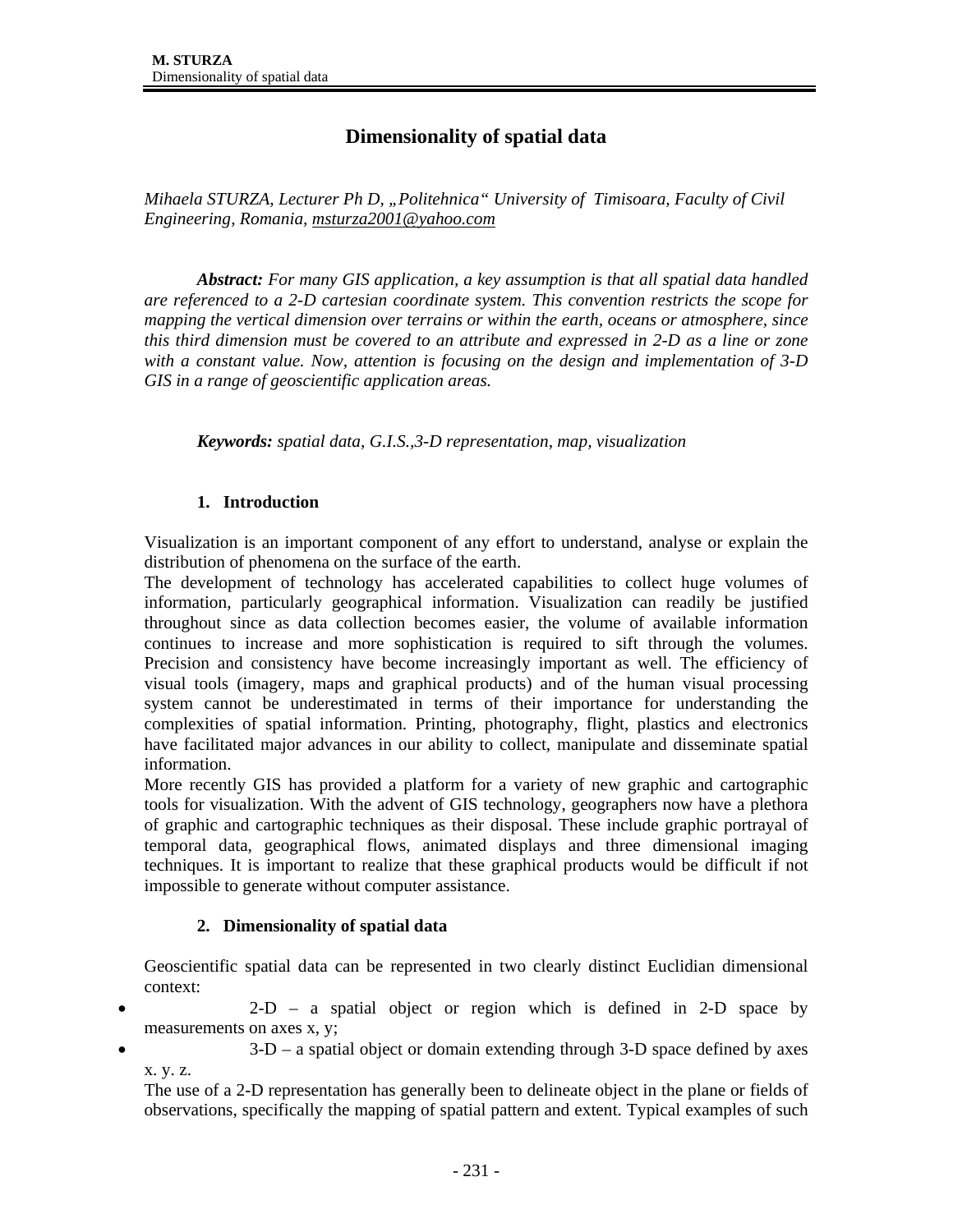spatial object would be land parcels, coastlines or fire hydrants which are readily handled in a GIS with an x, y coordinate system.

Many forms of geoscientific analysis seek to collect data about spatial object and domains such as features of the solid earth, oceans or atmosphere which fill or enclose 3-D space. A complete representation of these phenomena requires the definition of each location known within an x, y, z coordinate system. This fully 3-D system allows a direct analogy between the real space and simulated space to be established in the model. It also requires 3-D forms of spatial indexing which are much more difficult to create and manage than the existing 2-D systems.

#### *0-D dimensional visualization*

The primitive object with 0-D is the point. Since the x and y values which define a point must store both integer and other coordinates such as UTM easting and northings, and also global coordinates in both latitude/longitude and radian format.

Three special cases of point are given, allowing the point to store an attribute associated with it, either a feature, a label or an area identifier. The final zero dimensional object is the node, which contains both a point and linkages to one-dimensional object connected to the node.

|          | Point:      | a zero dimensional object which<br>specifies location |
|----------|-------------|-------------------------------------------------------|
|          |             | Entity point: identifies an entity                    |
| New York |             | Label point: Point with text                          |
|          | Area point: | Carries attributes of an area                         |
|          | Node:       | Topological junction or end point                     |

Fig. 1. Zero-dimensional cartographic objects

#### *1-D visualization*

The 1-D dimensional cartographic objects are more various, serving a large number of cartographic needs. The generic name for a 1-D objects is a line, which can consist either of a locus of point defined by a function such as a polynomial, or an arc, or as a sequence of connected primitive objects known as line segments. The line segment is simply a straight line connecting two points (two points stored together). The string, a group of connected segments, without any other topological information, makes up the building block for the more complex one-dimensional objects. When a string close upon itself, it is termed a ring and rings can be created from strings, arcs, links or chains. The link is a network primitive, consisting of a single edge of connected graph. The directed link adds the direction of connection and the addition of a string between the nodes forms a chain.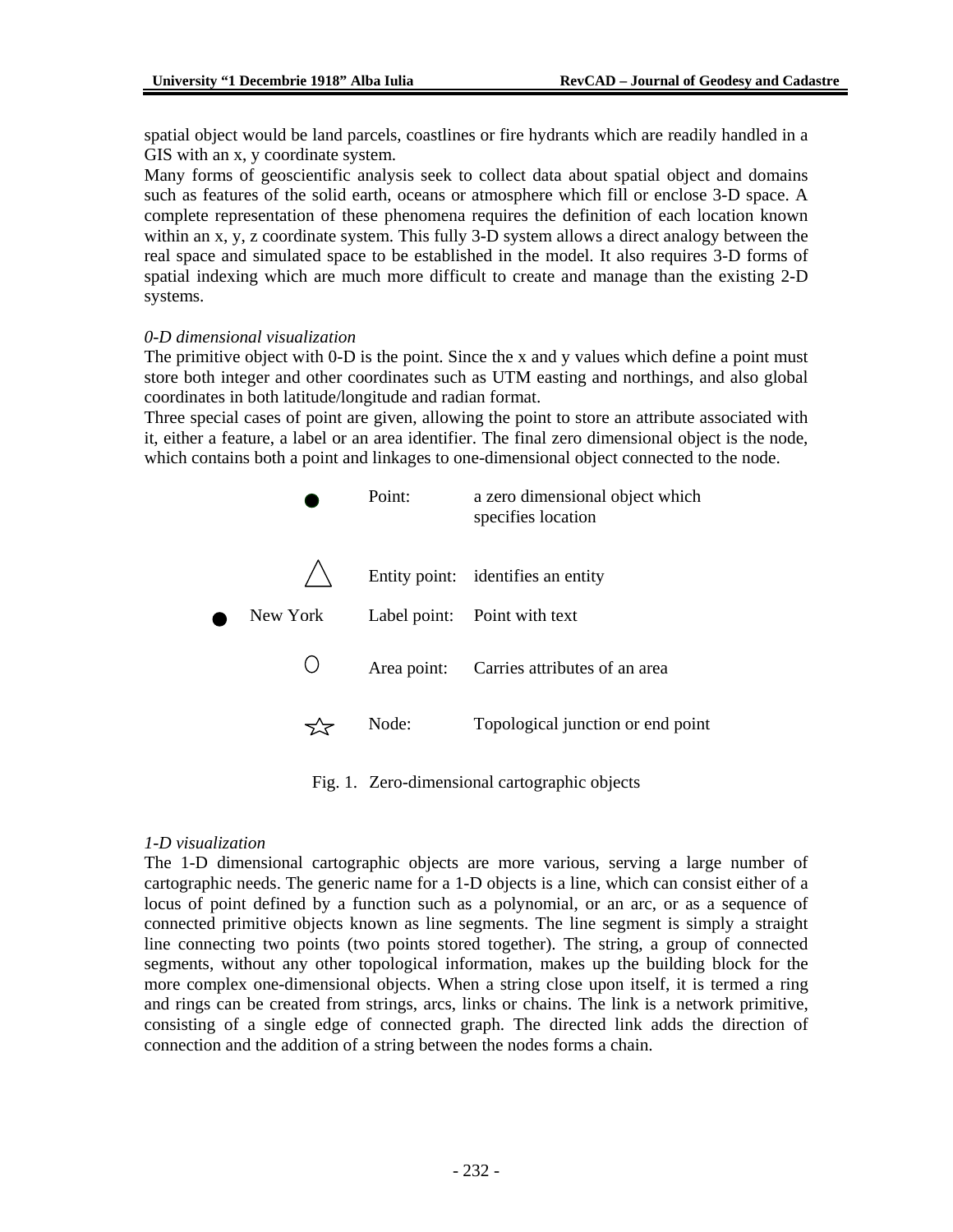

Fig. 2. One–dimensional cartographic objects

# *2-D visualization*

A 2-D visualization is a graph or raster where the z valua defining a surface is projected on to a 2-D plane and 0-D, 1-D and 2-D objects can be displayed. Since z is usually a continuously varying value on the ratio scale the value of z is usually grouped into a class and the class boundaries shown.



Fig. 3. A 2-D isoline map

# *2,5-D visualization*

A 2,5-D visualization is a an isometric model where the z attribute associated with an x, y location is projected onto an x, y, z coordinates references system and all three axes displayed. This operation transforms the map of z attributes for an x, y position so that each z attribute defines a position on the z axis, creating a surface with no thickness visualized within 3-D space. This approach simulates the view that would be seen by a human observer from a point within the 3-D space. Hence, a 2,5-D visualization is still limited by the basis of a 2-D representation.